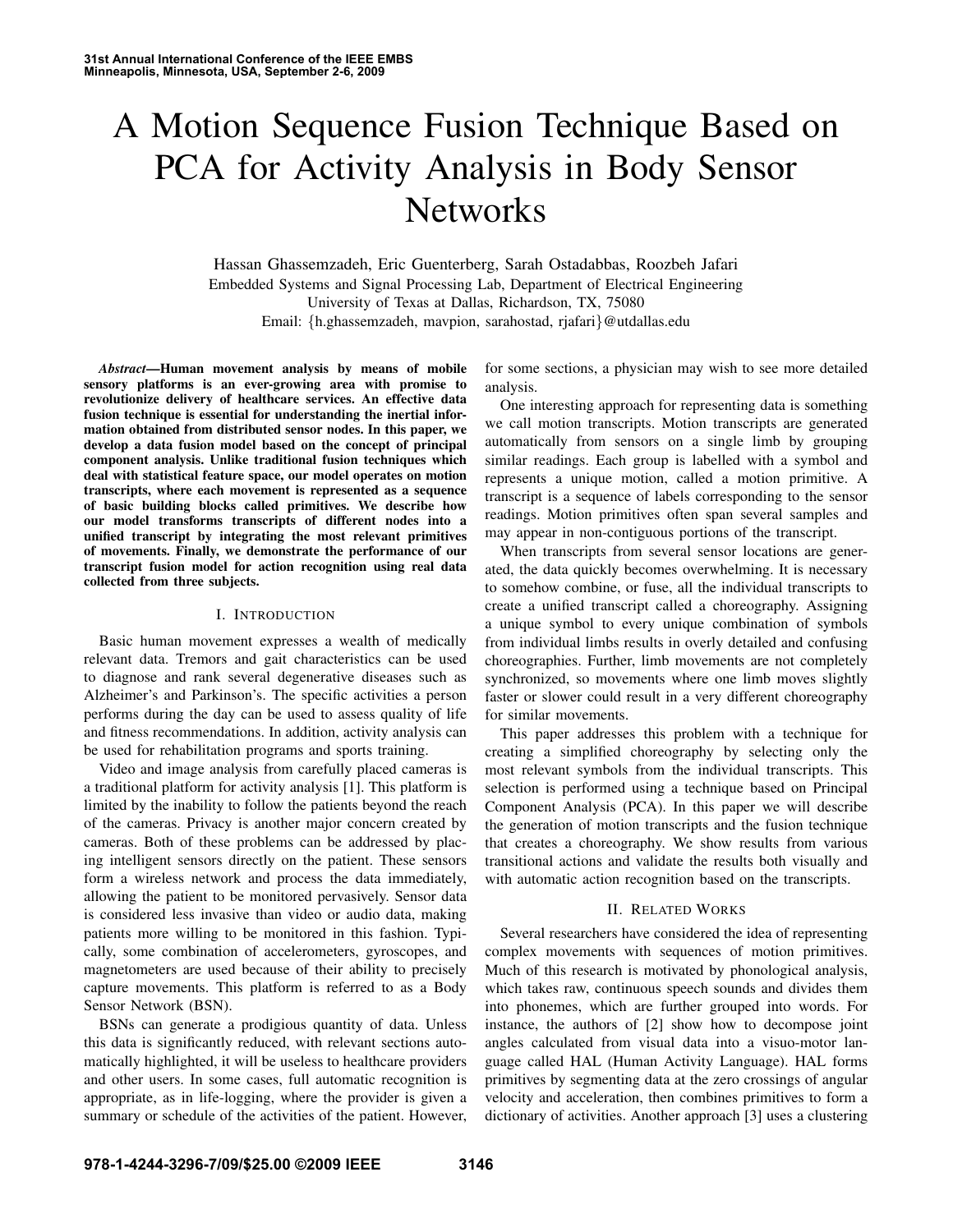

Fig. 1. Sensor Node and Placement on Experimental Subject



Fig. 2. Application of the Fusion Model

algorithm to organize action primitives. The authors of [4] describe how to modify the Isomap algorithm to handle motion data with both temporal and spatial components, which can enable the discovery of motion primitives. Previously, we built motion transcripts using Gaussian Mixture Models to reduce transmission energy by reducing the multi-dimensional persample observations on a sensor node to a single character taken from a small alphabet [5].

This work uses eigenvectors generated through PCA to pick representative motion primitives from individual transcripts. This is related to work by Cohen *et al* [6] in which a subset of features are chosen using the same criteria as the PCA. They call this method Principal Feature Analysis (PFA). Similarly, the authors in [7] consider, both theoretically and empirically, the topic of unsupervised feature selection using PCA, by leveraging algorithms for the so-called Column Subset Selection Problem (CSSP). In words, the CSSP seeks the best subset of exactly *k* columns from an  $m \times n$  data matrix *A*, and has been extensively studied in the Numerical Linear Algebra community.

# III. SYSTEM ARCHITECTURE

This research is based on a BSN, comprising several wireless sensor nodes placed on subjects, to monitor daily activities. The sensor nodes are commercially available TelosB motes from XBow<sup>®</sup>. We use the custom-designed sensor board shown in Fig. 1(a). Each sensor node includes a threeaxis, 2g accelerometer and one two-axis gyroscope. The nodes sample at about 20 Hz and use a TDMA scheme to communicate all data to an off-body base station. The sampling rate has been experimentally chosen to provide sufficient resolution while compensating for the bandwidth constraints of our sensor platform. Six sensor nodes are placed on the subjects, as shown in Fig. 1(b). The base station relays the information to a PC via USB. For the purpose of the research, all further analysis is performed in MATLAB.

#### IV. MOTION TRANSCRIPT FUSION

As mentioned in the introduction, we combine individual transcripts of limb motion to produce a unified transcript of human motion called a choreography. Our data fusion model, shown in Fig. 2 aims to generate a choreography which incorporates the most significant information from all sensor nodes.

#### *A. Motion Transcript*

Physical movements can be represented by coordinated sequences of simple motions and postures. Each limb has its own sequence of motions that is coordinated with and affected by the motions on other limbs. For instance, during walking, the foot lifts off the ground, moves forward, touches the ground, and bears the weight of the body. These motions generate accelerations and rotations that can be recorded by on-body inertial sensors.

The goal of transcript generation is to use the sensor data to create a sequence of symbols, called motion primitives, corresponding to the limb motions. Important information about the motion at any given time may be contained in a short interval of sensor readings centered on the time of interest. These short, overlapping intervals are called frames and can be individually assigned symbols using classification techniques.

Statistical classification uses training data to create a model which can be used to assign labels to unlabelled data. If the frame labels for the training data are unknown, methods known as clustering can group frames together based on statistical features, such as mean, standard deviation, root mean square, first and second derivatives from a moving window centered about the current point. Individual data points are then labelled



Fig. 3. Example Transcript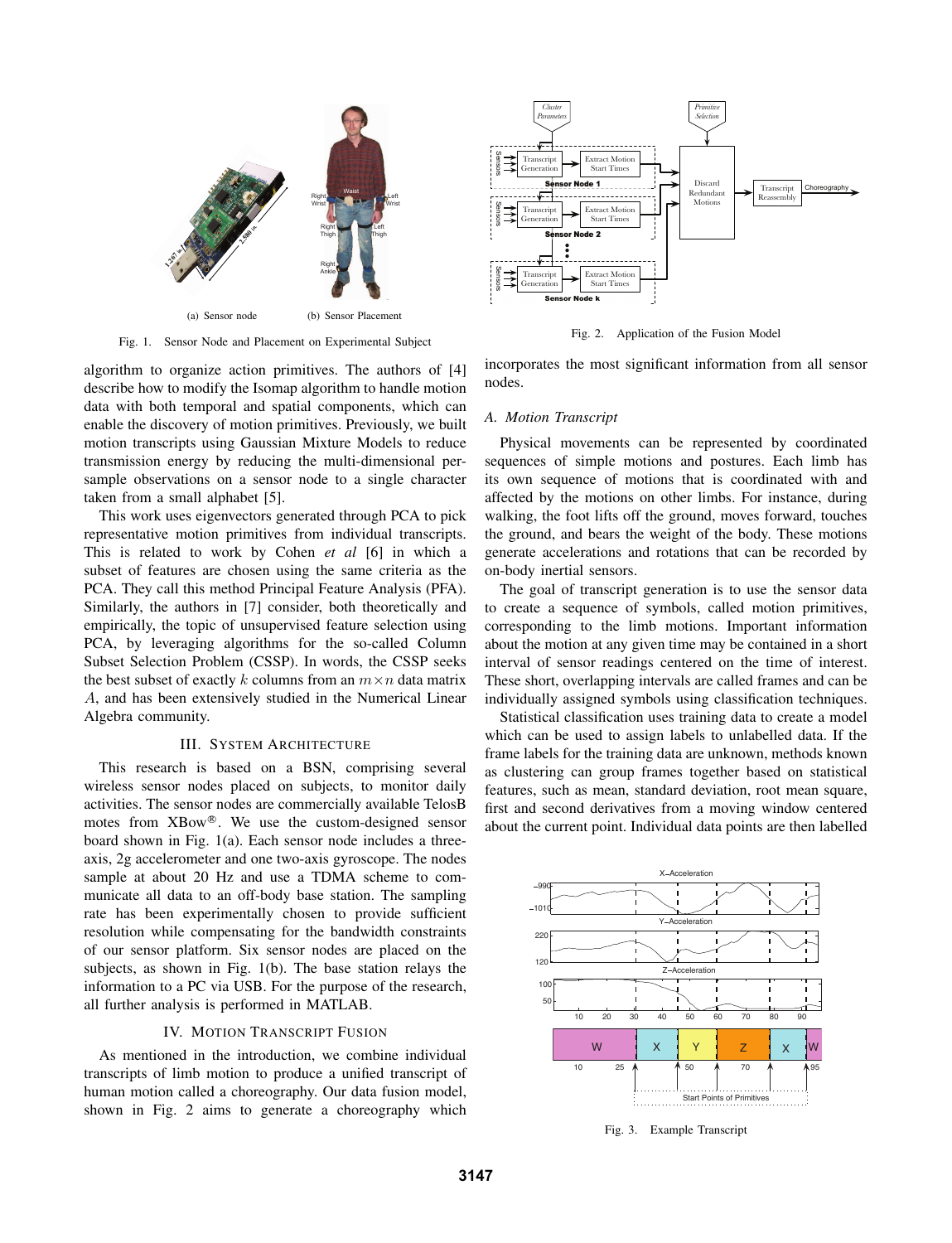

Fig. 4. Training the Fusion Model

based on the derived clusters. The centroid of each cluster defines a movement primitive.

Primitives are extracted from a set of training movements. Frames are assigned to the primitive whose centroid they are nearest to. Transcripts show the sequence and timing of primitives for each sensor node separately from the sequences for the others. Fig. 3 shows a sample transcript generated by the node placed on the *right wrist* for one trial of the "Bend and Grasp" movement. The transcript consists of four primitives labeled as "W", "X", "Y", and "Z", each illustrated by a separate color. The start times of the primitives are marked by arrows. For this specific trial, two of the primitives ("W" and "X") are repeated twice. Our fusion model uses such timing information about primitives to build transcript of the overall network.

We use a *k*-means clustering technique to define our primitives because it is algorithmically simple and efficient to use after training. A fundamental question when using *k*-means clustering is the proper value of *k*, which determines the number of clusters the algorithm will find. In our system, too few clusters will cause the transcript to miss key details that are crucial for evaluating movements, and too many clusters will produce irrelevant details that will prevent the system from generating consistent transcripts for similar movements. We currently choose *k* by trial and error, but we are investigating automated techniques for determining the optimal number of clusters.

# *B. Fusion Model*

As discussed earlier, our fusion model takes transcripts of different nodes as input and generates a choreography representing overall body movement. To build such model, a set of training transcripts is used as shown in Fig. 4. Since each transcript is a sequence of basic motions in time, it can be represented by the start time of its primitives. For each of the training movements, timing data are extracted from transcripts of all sensor nodes. The choreography is generated from a subset of these start times. Selected times should contain the most significant information about each action. We use a PCA-based feature selection technique, called Principal Feature Analysis (PFA) [6], which takes a set of start times as input and produces the times that are best representative of the movements.

In our model, we use the eigenvector matrix produced by PCA to select prominent features. Assume *A* is the matrix whose columns are the orthogonal eigenvectors. Each row in the matrix is associated with one of the input start times. The key idea is that, rows with similar absolute values correspond to correlated inputs (timing information). We use *k*means clustering on euclidean space to discover this similarity. Clustering groups primitives with similar timing information together. For each of the clusters generated by *k*-means one element is selected as representative of that group. The closest element to the mean of each cluster is the candidate for being representative. This way, a set of primitives which is most significant across the network is selected. This information will be used to assemble a choreography as shown in Fig. 2.

## V. ACTION RECOGNITION

Motion transcripts can be used in a variety of ways depending on the application of the BSN. In Section VI, we will test the effectiveness of our fusion model for movement classification. A number of classification algorithms have been used in the field of pattern recognition and machine learning. The *k*-Nearest-Neighbor (*k*-NN) method uses a similarity measure to find the action in the training set most similar to the test data point. We use this technique to identify actions. Using *k*-NN algorithm for action recognition, an unknown movement is classified by a majority vote of its neighbors, with the action being assigned to the movement most common amongst its *k* nearest neighbors. If  $k = 1$ , the action is simply assigned to the class of its nearest neighbor.

For a classification algorithm to identify an unlabelled trial, a measure of similarity between different observations is required. Euclidean distance is widely used as the similarity measure when the training set is constructed based on statistical features. In our system, however, each movement is represented by a set of transcripts. Therefore, a similarity metric is required to find the difference between two strings. The *Levenshtein distance* [8], also called *edit distance*, is a well-known metric for measuring the amount of difference between two character sequences. The edit distance between two strings is given by the minimum number of operations needed to transform one string into the other, where an operation is defined as an insertion, deletion, or substitution of a single character.

Given two strings  $T$  and  $T'$ , there are three basic operations to convert one to another. These operations include substitution (*i*th symbol of *T* is replaced by *j*th symbol of  $T'$ ), insertion (*j*th symbol of  $T'$  is inserted into *i*th position in  $T$ ) and deletion (*i*th symbol of *T* is deleted). We use the classic dynamic programming solution with a modified version of edit distance to calculate the amount of dissimilarity between two given fused transcripts. The cost of substitution is 1 except when replacing a null character, which incurs no cost. Null characters can appear in a choreography if no selected movement primitive covers a specific period of time.

## VI. EXPERIMENTAL RESULTS

In this section, we demonstrate the effectiveness of our fusion model for action recognition where movements of interest are represented by transcripts. The purpose of action recognition is to classify unknown transitional movements according to a set of pre-specified training actions. We arranged our